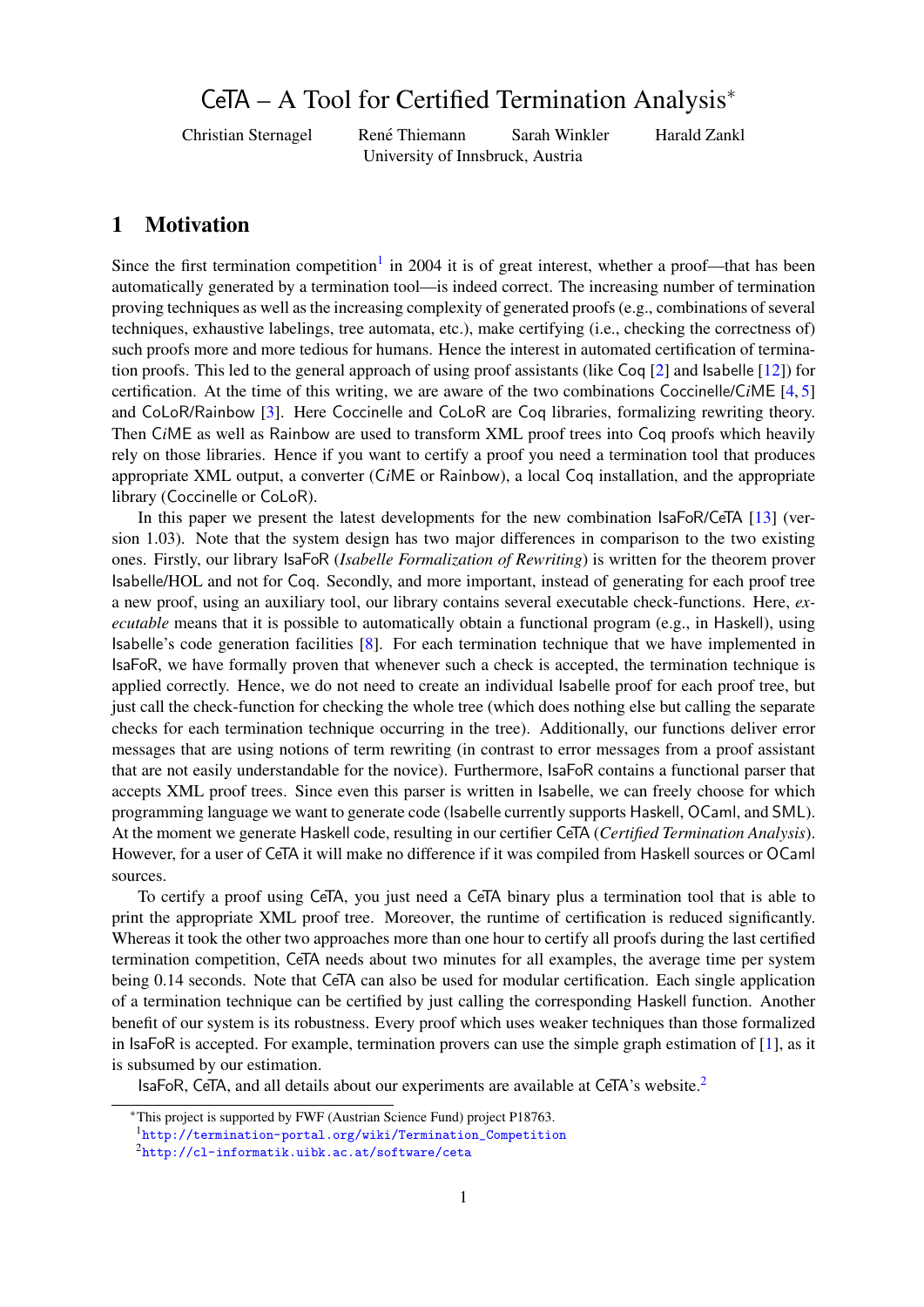### 2 Supported Techniques

Currently, CeTA features certifying proofs for term rewrite systems (TRSs), i.e., the initial problem is always, whether a given TRS  $R$  is terminating or not. Hence on the outermost level of a proof we distinguish between termination and nontermination.

Termination. There are already several techniques for certifying termination proofs. Those techniques can be categorized as follows:

- 1. A trivial proof (for empty  $R$ ).
- <span id="page-1-0"></span>2. Removing some rules  $\mathcal{R}'$  from  $\mathcal{R}$  such that termination of  $\mathcal{R} \setminus \mathcal{R}'$  implies termination of  $\mathcal{R}$  [\[7\]](#page-3-8).
- <span id="page-1-1"></span>3. Switching to the dependency pair (DP) framework by applying the DP transformation, resulting in the initial DP problem  $(DP(\mathcal{R}), \mathcal{R})$ .

In case [2,](#page-1-0) monotone linear polynomial interpretations over the naturals are supported. For [3,](#page-1-1) the following processors are available to prove finiteness of a DP problem  $(\mathcal{P}, \mathcal{R})$ :

**Empty P:** Emptiness of the P-component of a DP problem implies that the problem is finite.

- **Dependency Graph:** We support a dependency graph estimation that is based on a combination of [\[6\]](#page-3-9) and  $[9]$  (using the function tcap). We call this estimation  $EDG^{***}$ . After the estimated graph is computed,  $(\mathcal{P}, \mathcal{R})$  is split into the new DP problems  $(\mathcal{P}_1, \mathcal{R}), \ldots, (\mathcal{P}_n, \mathcal{R})$  (one for each strongly connected component of the estimated graph). Note that our implementation allows a termination tool to use any weaker estimation than EDG\*\*\*, i.e., any estimation producing a graph which contains at least those edges that are present in EDG\*\*\*.
- Reduction Pair: In the abstract setting of IsaFoR, the notion of *reduction pair* has been formalized. For concrete proofs there are the following instances:
	- Weakly monotone linear polynomial interpretations over the natural numbers with negative constants [\[10\]](#page-3-11). Those can be used to remove rules from  $P$ . Here, only the usable rules [\[6\]](#page-3-9) w.r.t. the argument filter that is implicit in the reduction pair—have to be oriented.
	- Strictly monotone linear polynomial interpretations over the natural numbers which can be used to remove rules from both  $P$  and  $R$  (where  $R$  can first be reduced to the usable rules).

Nontermination. For the time being, loops are the only certifiable way of proving nontermination. If a TRS is not well-formed (i.e.,  $l \in V$  or  $Var(r) \nsubseteq Var(l)$  for some rule  $l \rightarrow r$ ) the loop is implicit. Otherwise a loop is represented by a context C, a substitution  $\sigma$ , and terms  $t_1$  to  $t_n$  such that  $t_1 \to \cdots \to t_n \to C[t_1\sigma]$ .

# 3 Use it for Your Termination Prover

To use CeTA for certifying your own proofs, you need a termination tool that generates appropriate XML output plus a CeTA binary (if you want to build CeTA yourself you will still need an Isabelle installation and the IsaFoR library, as well as a Haskell compiler). Hence, the main work will be to modify the termination tool in order to generate XML. In the following we will first give a short overview of the main components that are currently part of our XML format and then show how to call CeTA.

**Example 3.1.** As an example consider the structure of a termination proof for  $\mathcal{R}$ , where first a reduction pair has been used to reduce it to the TRS  $\mathcal{R}'$ . Afterwards the dependency pairs of  $\mathcal{R}'$  are computed, resulting in a DP problem. Then the proof proceeds by applying a dependency graph estimation.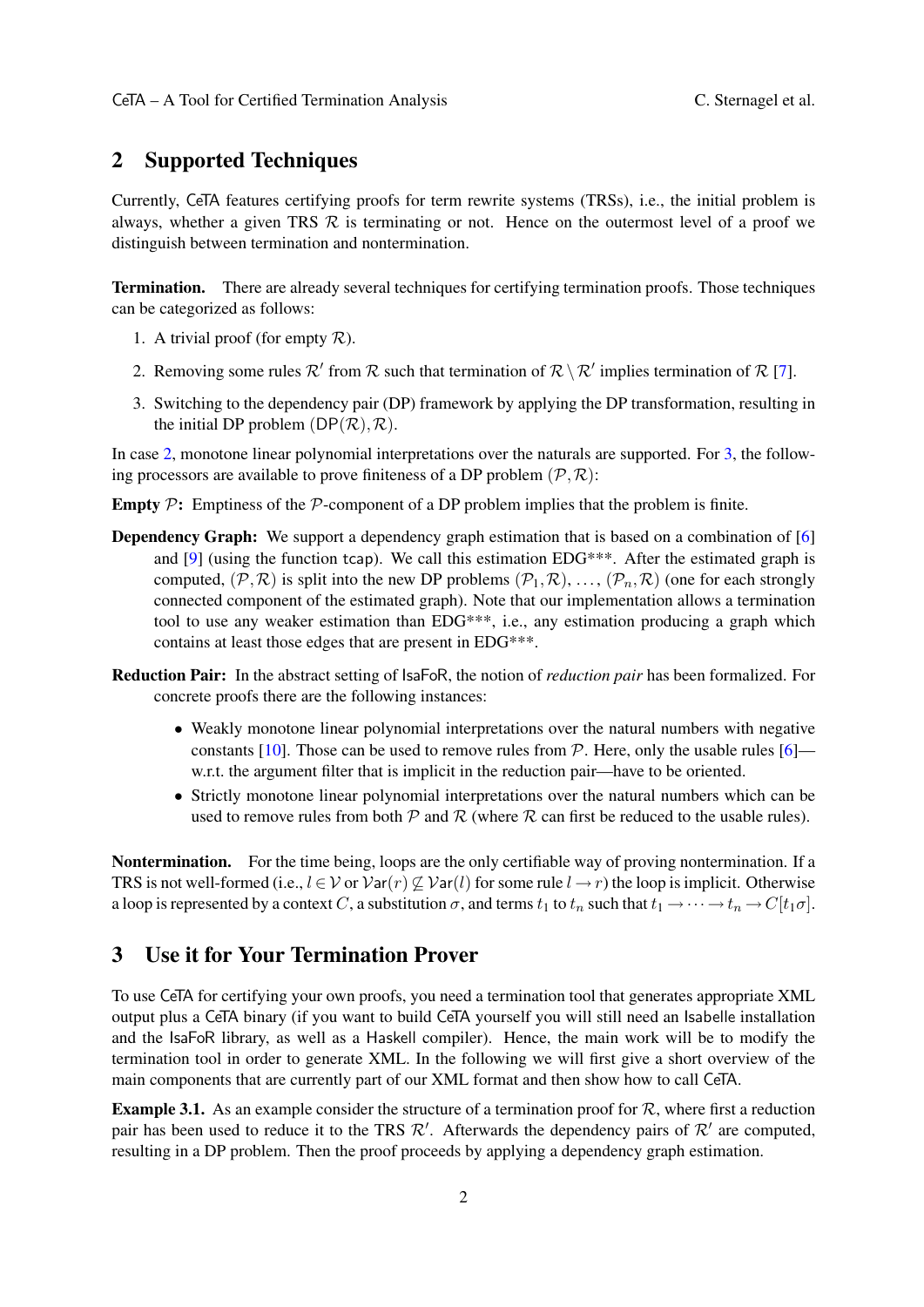```
<proof>
  <ruleRemoval>
    <redPair>...</redPair>
    \langletrs>R'</trs>
    <dpTrans>
       <dps>DP(\mathcal{R}')</dps>
      <depGraphProc>...</depGraphProc>
    </dpTrans>
  </ruleRemoval>
</proof>
```
The XML format is structured such that on the one hand, new components (like DPs after the dependency pair transformation or the reduction pair processor) are explicitly provided by the user, and on the other hand, the user cannot change components which must not be changed (e.g., the TRS when applying the DP graph processor). The general structure of proofs is as follows: $3$ 

|                                                                                                                                                                                                                                           | $\langle proof \rangle \stackrel{\text{def}}{=} \langle proof \rangle \langle trsProof \rangle \langle proof \rangle   \langle proof \rangle \langle trsDisproof \rangle \langle proof \rangle$                                                                                                                                                                                                  |  |  |  |  |
|-------------------------------------------------------------------------------------------------------------------------------------------------------------------------------------------------------------------------------------------|--------------------------------------------------------------------------------------------------------------------------------------------------------------------------------------------------------------------------------------------------------------------------------------------------------------------------------------------------------------------------------------------------|--|--|--|--|
|                                                                                                                                                                                                                                           | $\langle\text{trsProof}\rangle\;\;\stackrel{\text{def}}{=}\;\;\langle\text{ruleRemoval>}\langle\text{redPair}\rangle\langle\text{trs}\rangle\langle\text{trsProof}\rangle\langle\text{ruleRemoval>}\rangle$<br>$\langle dppTrans \rangle \langle dps \rangle \langle dpProof \rangle \langle dpTrans \rangle$<br>$<$ rIs $Empty$ />                                                              |  |  |  |  |
|                                                                                                                                                                                                                                           | $\langle dpProof \rangle$ = <depgraphproc><math>\langle component \rangle^*</math></depgraphproc><br><redpairurproc>(redPair)(dps)(usableRules)(dpProof)</redpairurproc><br>$\langle \text{monoRedPairUrProc>} \langle \text{redPair} \rangle \langle \text{dps} \rangle \langle \text{trs} \rangle \langle \text{usableRules} \rangle \langle \text{dpProof} \rangle$<br><br>$<$ pIs $Empty$ /> |  |  |  |  |
|                                                                                                                                                                                                                                           | $\langle redPair \rangle \stackrel{\text{def}}{=} \langle redPair \rangle \langle interpretation \rangle \langle redPair \rangle$                                                                                                                                                                                                                                                                |  |  |  |  |
| $\langle \text{interpretation} \rangle \stackrel{\text{def}}{=} \langle \text{interpretation} \rangle \langle \text{type} \rangle \langle \text{domain} \rangle \langle \text{interpret} \rangle^* \langle \text{interpretation} \rangle$ |                                                                                                                                                                                                                                                                                                                                                                                                  |  |  |  |  |
|                                                                                                                                                                                                                                           | $\langle$ trsDisproof $\rangle$ $\stackrel{\text{def}}{=}$ <100p> $\langle$ substitution $\rangle$ $\langle$ context $\rangle$ $\langle$ term $\rangle^*$ 100p<br><notwellformed></notwellformed>                                                                                                                                                                                                |  |  |  |  |

For  $\langle \text{ruleRemoval} \rangle$ , the component  $\langle \text{trs} \rangle$  holds the rules that could only be weakly oriented by the given  $\langle \text{redPair} \rangle$ . For  $\langle \text{dpTrans} \rangle$ , the dependency pairs are provided by  $\langle \text{dps} \rangle$ . The list of  $\langle \text{component} \rangle$ s within the dependency graph processor denotes all the strongly connected components (including trivial ones consisting of a single node without a self-edge) in topological order. For  $\langle$  interpretation $\rangle$ s we currently support as  $\langle type \rangle$  only linear polynomials and as  $\langle domain \rangle$  only the natural numbers. (Detailed descriptions of all the other components can be found on CeTA's website.)

CeTA is called with two arguments: the first is the problem for which a proof should be certified and the second is the corresponding proof. Hence to certify the proof proof.xml for the problem problem.xml, CeTA is called as follows:

\$ CeTA problem.xml proof.xml

The problem and the proof have to be in XML. For the problem the proposed XTC format—that should soon replace the TPDB format in the termination competition—is used.

Before applying a check-function to a given proof, the internal data structure is converted to XML and compared to the input string. A proof is only accepted if both are equal modulo whitespace. In this way it is ensured that (non)termination of the right TRS is proven.

<sup>3</sup><http://cl-informatik.uibk.ac.at/software/ceta/xml/ceta.xsd>[\[.pdf\]](http://cl-informatik.uibk.ac.at/software/ceta/xml/ceta.xsd.pdf)